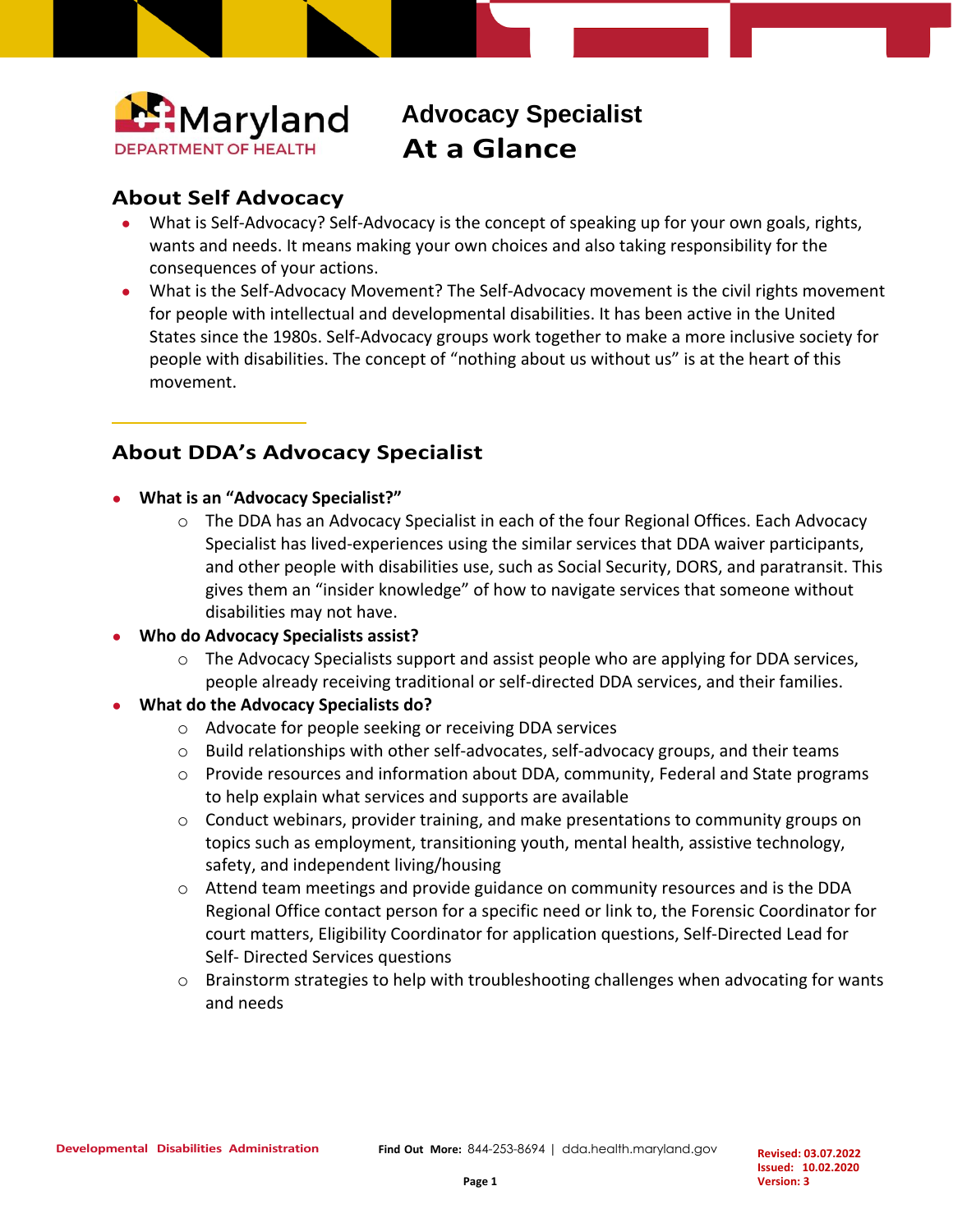- **If I reach out to an Advocacy Specialist does money come out of my annual budget?** 
	- $\circ$  No. support or assistance from an Advocacy Specialist is FREE and will not affect your annual budget.
- **If I ask an Advocacy Specialist to help me, will they tell other people what we talk about?**
	- o No, not unless you want them to
	- $\circ$  The things that may be discussed will not be shared outside of the Advocacy Specialist unless you mention harm to yourself or others
	- $\circ$  Advocacy Specialists must have permission from the individual or their legal guardian in order to discuss any specific information about your services with someone outside of the DDA
- **How do the Advocacy Specialists help individuals learn to advocate for themselves?**
	- $\circ$  Advocacy Specialists can provide individuals with the necessary resources and education to self-advocate. The self-advocacy process can be long and not always easily taught, but at the end of the day you are responsible for your own decisions and life goals. Advocacy Specialists can also refer you to groups like People-on-the-GO Maryland and the WRAP Outreach Project that offer self-advocacy training.
- **What is the Person-Centered Plan (PCP) process and how does it relate to Self-Advocacy?**
	- $\circ$  Your Person-Centered Plan (PCP) is the document that lists the support and services that you have expressed you would like and need It also lists your goals and the things that are important for helping you to live your best life. It is called a Person-Centered Plan because it contains what you decide you need in order to live your best life in the community, not what your parents, siblings, Coordinator of Community Services (CCS), or support workers think that you need. Your CCS will work with you to update your PCP every year at your annual plan meeting. Your Regional Advocacy Specialist is available to help you plan for your planning meeting or join you if you would like them to help you speak up for yourself during the meeting.
- **What is Community Integration and why is it important to Self-Advocacy?**
	- $\circ$  Community Integration means being able to live in a house or apartment and being able to come and go as you choose. It means being able to participate in all aspects of your community, such as work, volunteer, faith-based, and recreational activities with other people with and without disabilities. The DDA believes that ALL people with disabilities can be given the right supports to live in the community, no matter what their disability is. We believe that no one is too disabled to live in the community. If you are having trouble connecting with part of your community, your Regional Advocacy Specialist can help you to work around your issue.